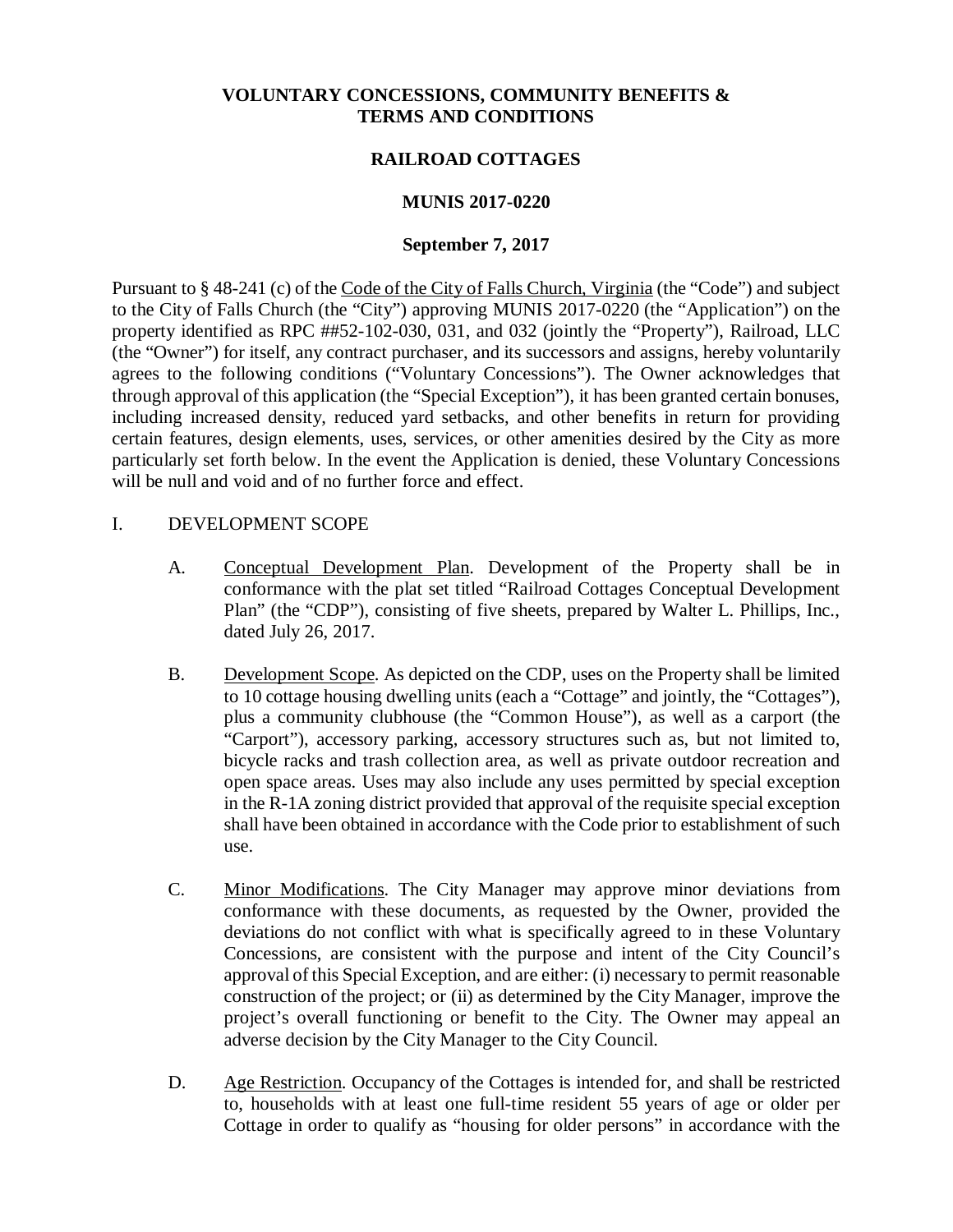State and Federal Fair Housing Acts and the Federal Housing for Older Persons Act of 1995 (Pub. L. 104–76, 109 Stat. 787, approved December 28, 1995), as amended, and as implemented by HUD regulations at 24 CFR part 100. Concurrently with the establishment of a condominium association ("COA") in accordance with Voluntary Concession II.A, the Owner shall submit for review and approval by the City a Declaration of Covenants ("Covenants") in conjunction with the preparation of Association Documents (as defined in Voluntary Concession II.A) which will meet the standards under the Act for housing for older persons, including requiring, in perpetuity, that qualification for occupancy of any dwelling unit on the Property shall be limited to households with at least one full-time resident who is age 55 or older, and that no resident under 18 years of age may reside on the Property. If title to any such dwelling unit shall become vested in any person under the age of 55 by reason of descent, distribution, foreclosure, purchase, or operation of law, the age restriction covenant shall not result in a forfeiture or reversion of title, but rather, such person thus taking title shall not be permitted to reside in such lot or dwelling unit until such person shall have attained the age of 55 or otherwise satisfies the requirements as set forth herein. Notwithstanding the aforementioned, a surviving spouse shall be allowed to occupy a dwelling unit consistent with the Federal Fair Housing Act and the Virginia Fair Housing Law, as may be amended.

- E. Building Height. As depicted on Sheet P-0101 of the CDP, the maximum building height of the Cottages shall not exceed a height of 25 feet in height from average grade as defined by the Code. Minor reductions in height may be permitted pursuant Voluntary Concession I.C. Notwithstanding the foregoing, nothing shall preclude the Owner from constructing the Cottages or Common House to a lesser building height than that which is represented on the CDP, provided the configuration of the building footprints remain in conformance with that shown on the CDP.
- F. Architectural Guidelines. The character of the architectural design and building materials for the Cottages and Common House shall conform to the character and quality of the architectural elevation document titled "Railroad Cottages Owner Options," prepared by Butz.Wilbern Ltd., and included by reference as Exhibit A (the "Design Guidelines"). Such architectural design shall include cementitious siding, vinyl, or similar exterior trim, as well as sprinklers and exterior strobe lights.
- G. Outdoor Amenities For Residents. The Owner shall provide facilities designed to meet the on-site recreational needs of the future residents of the Property, and shall include outdoor furniture, lawn areas, and pedestrian-scaled lighting. Additional facilities may include, but shall not be limited to, walking paths, fitness stations, outdoor kitchen/grills, fire pits, specialty landscaping in excess of that otherwise required by the Code, and outdoor adult exercise areas.
- H. Common House. As depicted on Sheet P-0402 of the CDP, the Owner shall provide a Common House. Any amenities contained within or appurtenant to the Common House will be owned and maintained by the Association established pursuant to Voluntary Concession II.A, and made available for all residents of the Cottages. Amenities in the Common House shall include, but shall not be limited to, the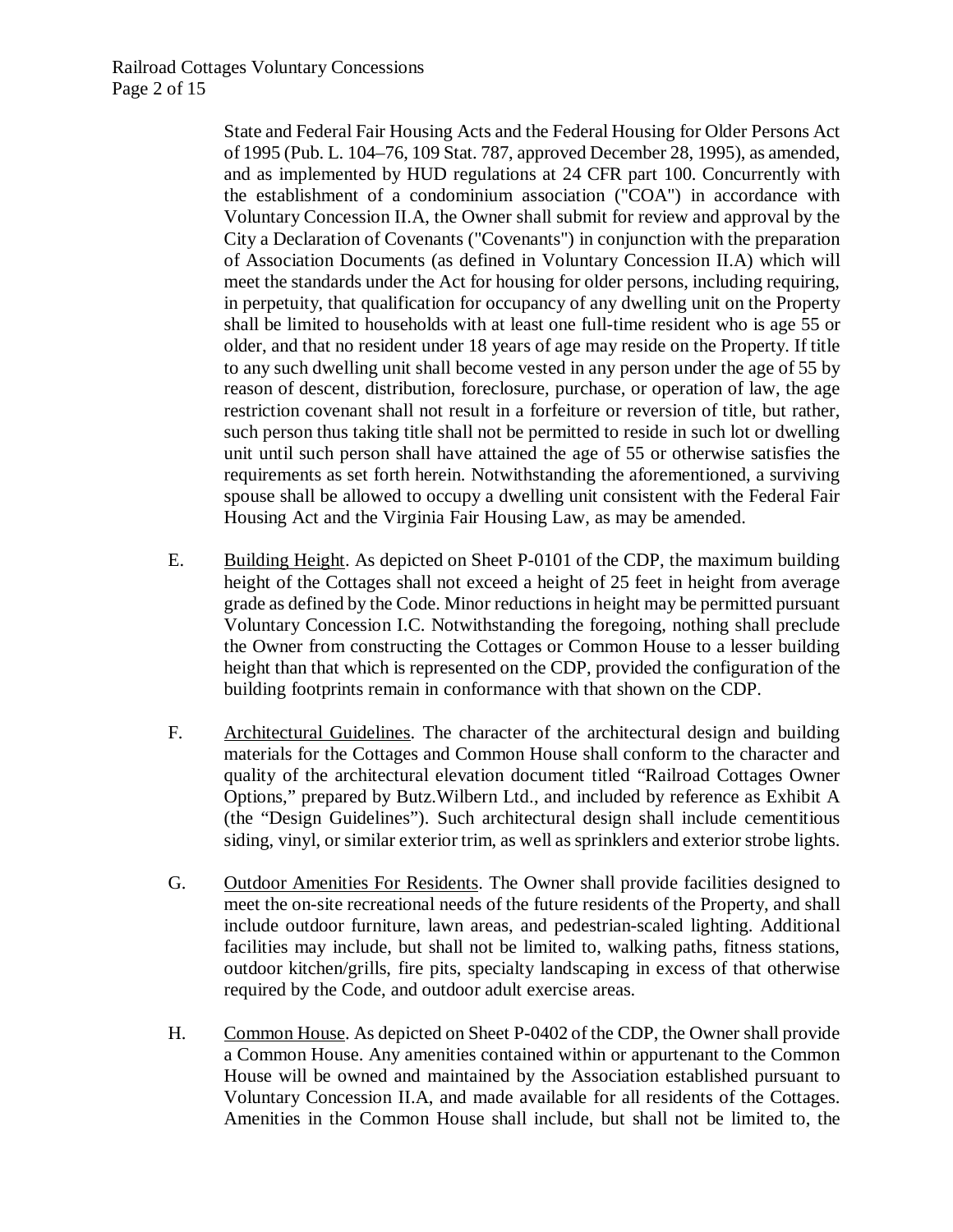following amenities: a multipurpose meeting room/studio, kitchen, accommodations for overnight guests of owners of the Cottages, , and a computer/media room. The Common House shall be constructed and available for use by residents no later than approval of the  $10<sup>th</sup>$  occupancy permit for the Cottages.

- I. Universal Design. The Cottages shall employ universal design principles in accordance with any state, local or federal program governing such units. Specific elements shall be identified at the time of building plan submission.
- J. Historic Commemoration. The Owner shall install a metal plaque on the Property, at or before the time of issuance of the  $10<sup>th</sup>$  occupancy permit for the Cottages, not including the Common House, which shall be visible to the public along the Property's Railroad Avenue frontage. The language on the plaque shall commemorate the land ownership history of the Property, and shall be submitted to the City's Historical Commission for its review and comment, but not necessarily approval, prior to installation. The specific location of, and language on, the plaque shall be determined by the Owner, as approved by the Director of Planning, prior to approval of the site plan for the Property.
- K. Water and Sewer. The Property shall be served by public central water supply and sanitary sewer systems. The Owner shall construct and install all water and sewer extensions to the Property and shall provide all connections necessary for development of the Property at no cost to the City or to the Fairfax County Water Authority (d/b/a "Fairfax Water"), and such extensions and connections shall be constructed and installed in accordance with City and Fairfax Water standards. The Owner shall acquire any offsite easements, if needed, to extend public water and/or sanitary sewer lines to the Property and shall dedicate such easements to the City and/or Fairfax Water, as necessary, at no cost to the City or to Fairfax Water. Any existing wells and septic systems on the Property shall be abandoned prior to approval of the site plan for the Property in accordance with Fairfax County Health Department standards and requirements then in effect.
- L. Screening For Trash/Recycling Storage. As depicted on Sheet P-0401 of the CDP, the Owner shall provide a trash and recycling storage pad on the Property. To minimize negative visual impacts, the base of the storage pad will be constructed of permeable pavement materials and surrounded by a six-foot high wood and PVC lattice fence. All trash and/or recycling from all occupancy of the Project shall be kept and secured within the aforementioned fence.
- M. Fire Marshal Coordination. The Owner has coordinated with the Fire Marshal regarding the site design and layout of the Property shown on the CDP. Notwithstanding such coordination, if it is determined during site plan review that elements of the CDP including, but not limited to, adjustments to streetscape and building locations, tree plantings, open space, courtyards, tree buffers, and tree preservation areas, require adjustment to allow for required emergency vehicle access or are necessary to respond to subsequent comments from the Fire Marshal,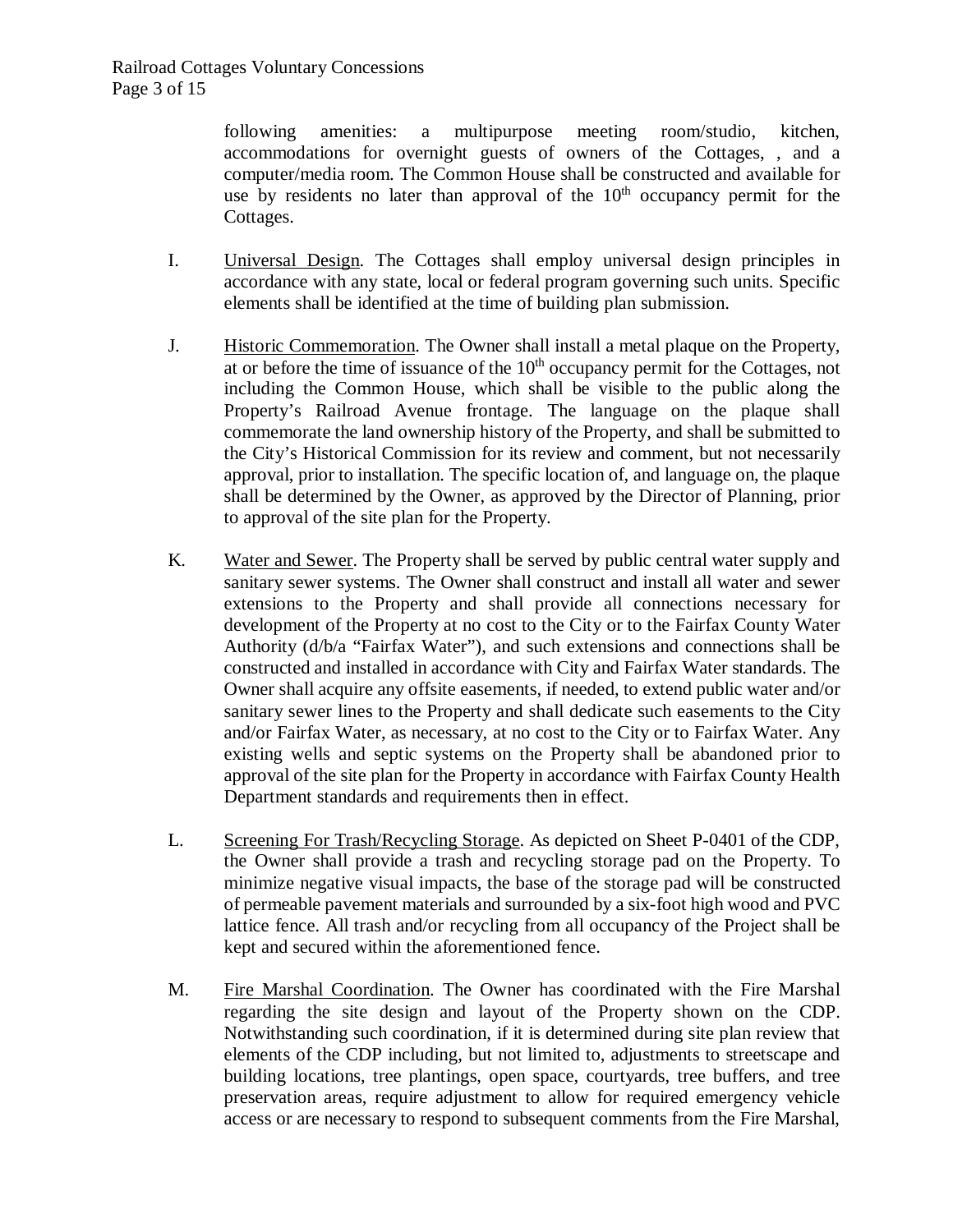the Owner shall be permitted to relocate, remove, or modify such conflicting elements provided any such modifications are made in consultation with, and subject to the approval of, the City Manager in accordance with Voluntary Concession I.C.

### II. CONDOMINIUM ASSOCIATION

- A. Condominium Association. All residential property owners in the Property shall be members of a condominium association (the "Association"), established to own and maintain common property and facilities and provide standards for the landscaping and use of privately-owned structures within the Property. Documents for the establishment of the Association (the "Association Documents"), including the Covenants, shall be submitted to the City Attorney for review and approval as being consistent with this Special Exception approval, with these Voluntary Concessions and any other applicable regulations concurrent with the submission of the site plan for the Property. The Association shall be established and the associated Association Documents recorded among the land records of Arlington County prior to issuance of the first residential occupancy permit for the Cottages. The declaration establishing the Association shall specify the conditions and obligations set forth in these Voluntary Concessions. Purchasers shall be advised in writing of these Voluntary Concessions prior to entering into a binding contract of sale.
- B. General Responsibilities. In addition to any other responsibilities set forth elsewhere in these Voluntary Concessions and in § 48-1147 (Owner's Association) of the Code, the Association shall own and maintain all common areas on the Property, as well as provide for snow removal on common area sidewalks and driveways. The Association shall also be responsible for the maintenance of all common recreational facilities, landscaping maintenance, interior and exterior maintenance of the Common House, exterior maintenance of the cottages including, but not limited to, paint, caulking, roof, and cleaning repairs, all storm drainage easements and stormwater management facilities not maintained by the City, all street lights or other exterior lighting internal to the Property, and all sidewalks and trails on the Property located outside of public right-of-way and not otherwise maintained by the City or the Northern Virginia Regional Park Authority ("NVRPA").

### III. TRANSPORTATION

A. Bicycle Storage. Prior to the issuance of the first residential certificate of occupancy for the Cottages, the Owner shall install bicycle racks and one secure bicycle storage locker on the Property. Prior to approval of the site plan for the Property, the Owner shall provide the type, location, and number of bicycle racks to be provided to the City for approval. The bicycle racks shall be installed prior to the issuance of the first residential occupancy permit for the Cottages.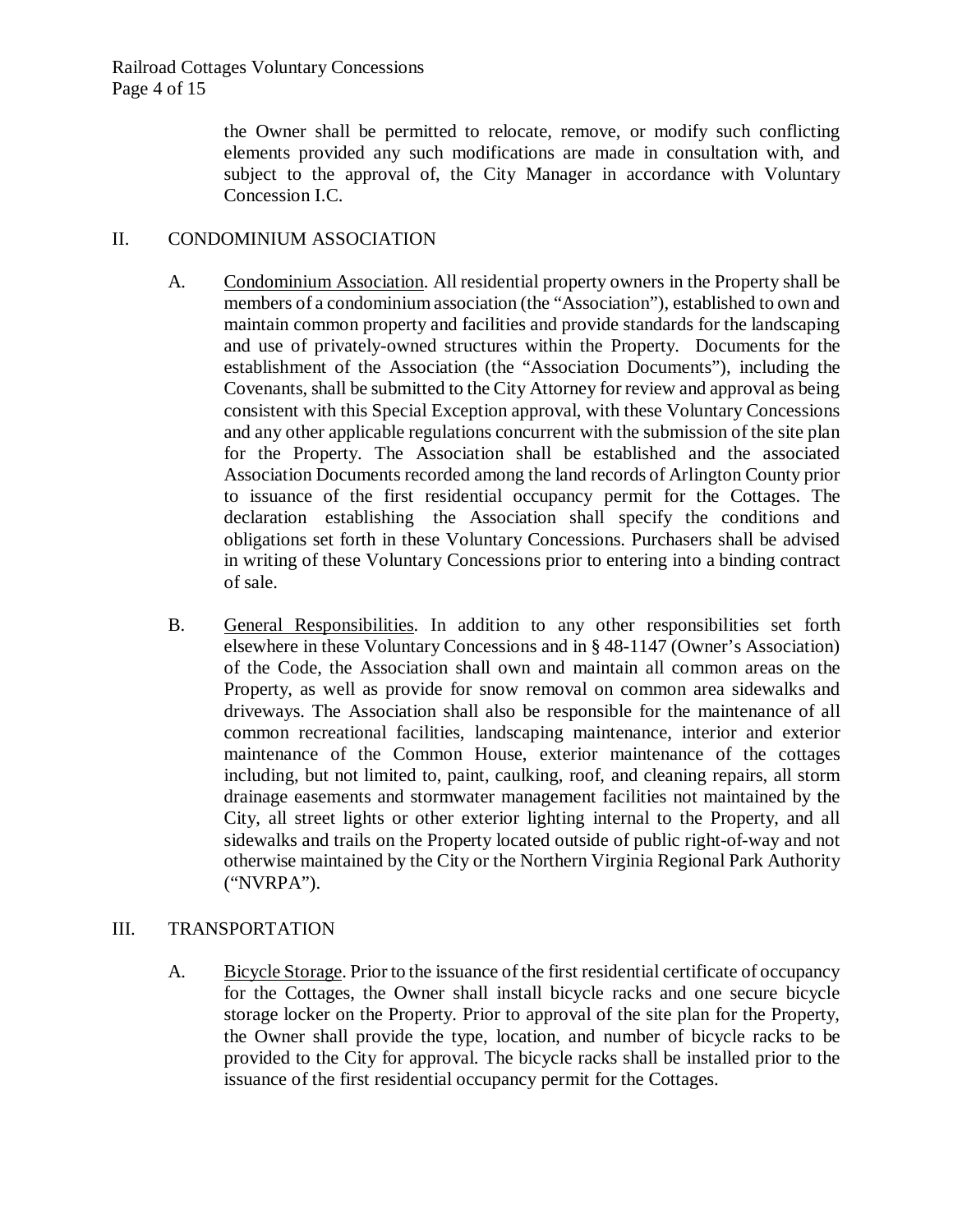### Railroad Cottages Voluntary Concessions Page 5 of 15

- B. Railroad Avenue Improvements. As depicted on Sheet P-0401 of the CDP, and subject to City and NVRPA approval, the Owner shall facilitate emergency access for the Property and existing residents along Railroad Avenue by: (1) installing "grasspave" or reinforced poroustreatment along the north side of Railroad Avenue between Fowler Street and the Property meeting the weight requirements for emergency apparatus and provides a continuous width of 18 feet; (2) installing "No Parking" signage along the north side of Railroad Avenue; (3) providing a one-time contribution of \$50,000.00 to the City to be used to implement a Full Depth Reclamation asphalt rebuilding of Railroad Avenue from the Fairfax County line to the eastern terminus of Railroad Avenue; (4) replacing or modifying the culvert under Railroad Avenue, if necessary; (5) grading the area between the Washington & Old Dominion Railroad Trail (the "W&OD Trail") and the street, as applicable and necessary to accommodate a wider street and make the area safe for all road users and (6) indicate on the site plan an eight-foot-wide easement along the south side of Railroad Avenue along the Property's frontage and indicate the installation of grasspave or reinforced porous treatment within this easement, excepting those areas shown as permeable pavement. Said improvements shall be installed and available for use prior to the issuance of the first residential occupancy permit for the Cottages, or within 30 days after the City completes the Full Depth Reclamation asphalt rebuilding of Railroad Avenue, whichever comes later. Following installation of these improvements and acceptance by the City, the Owner shall not be responsible for maintenance of any off-site improvements not located on the Property.
- C. Parking. As depicted on Sheets P-0101 and P-0401 of the CDP, the Owner shall provide a minimum of 13 parking spaces on the Property. All parking for the proposed Cottages and Common House shall occur on the Property and shall not interfere with the required fire apparatus turn-around as required by the Statewide Fire Prevention Code. The Owner shall inform purchasers of the Cottages and visitors to the property that parking in surrounding neighborhoods is discouraged. Notices to this effect shall be placed in a conspicuous location in the common house as well.
- D. Parking Areas & Driveway. Parking and private driveway areas for the Property shall be provided as depicted on Sheet P-0401 of the CDP and in accordance with the parking requirements of Code. All parking and driveway areas, including those located within the Carport, shall be constructed of permeable pavement materials with dimensions consistent with Code standards, and shall be maintained by the Association established pursuant to Voluntary Concession II.A.
- E. Pedestrian Facilities. Prior to the issuance of the first residential occupancy permit for the Cottages, the Owner shall construct an ADA-accessible variable width wooden walkway, with a minimum width of six feet, to facilitate pedestrian connectivity between the Cottages. The Owner shall be entitled to construct any number of additional private pedestrian connections internal to the Property in conformance with the Code. All private pedestrian connections shall be maintained by the Association, to be established pursuant to Voluntary Concession II.A.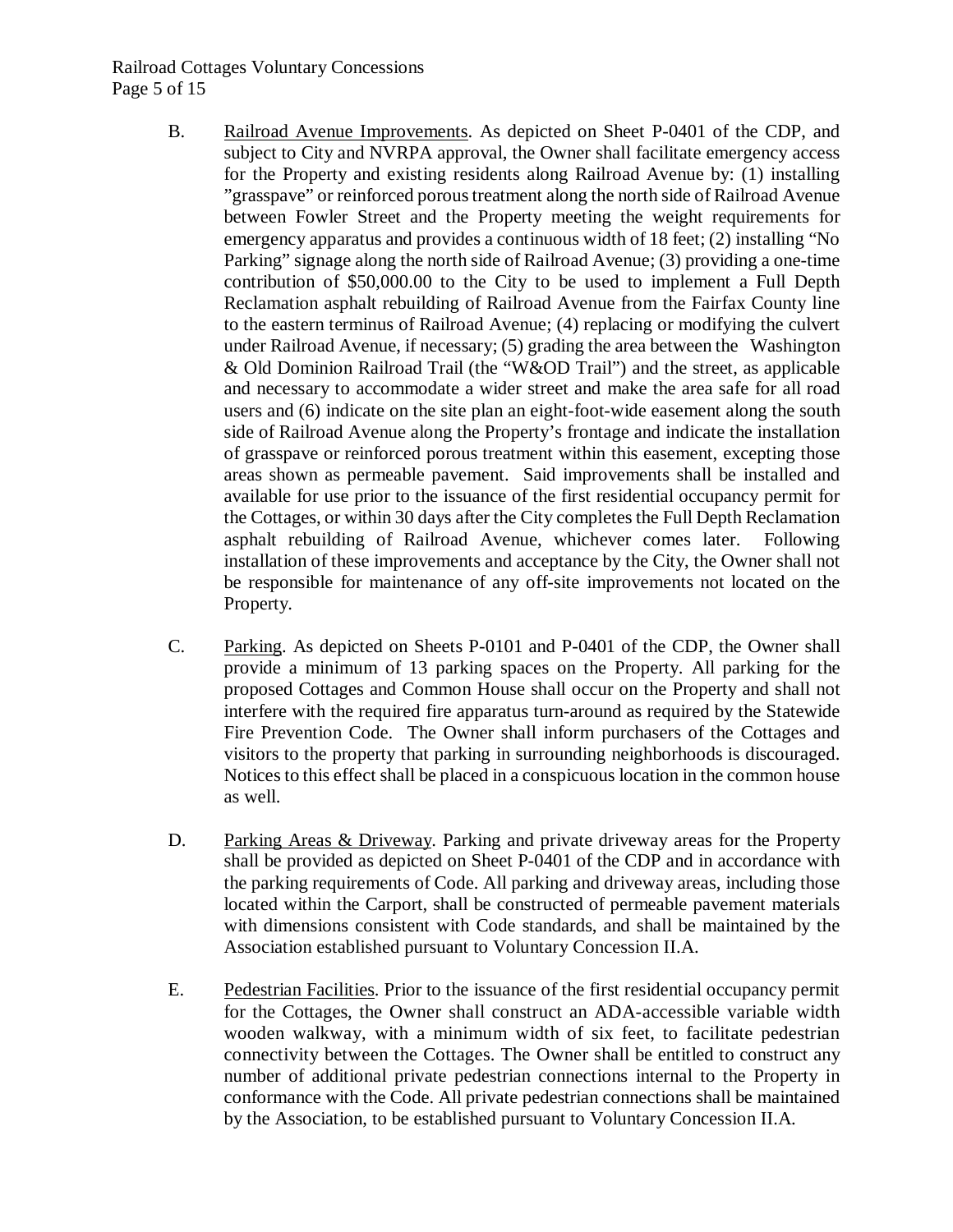- F. Transportation Demand Management. The Owner will implement the transportation demand management ("TDM") program titled "Railroad Avenue Cottage Housing Transportation Demand and Parking Management Plan" and incorporated as Exhibit B to these Voluntary Concessions. The TDM program will conform to these Voluntary Concessions and will be finalized prior to approval of the site plan for the Property.
- G. Electric Vehicle Charging Station. The Owner shall provide a minimum of one charging station for electric cars on the Property. The location of the charging station shall be determined in conjunction with the Department of Public Works prior to approval of the site plan for the Property.
- H. Construction Parking & Staging Plan. Prior to issuance of any demolition and/or any building permits on the Property, the Owner shall prepare, and obtain the City Manager's approval of, a demolition and staging plan for the project. All demolition and construction of the project shall be done in conformance with the approved demolition and staging plan. Once a contractor has been selected for the project, and prior to issuance of any building permit for the project, the Owner will prepare a construction parking plan and a construction traffic and staging plan to be enforced by the Owner for the entire construction phase of the project, and to obtain the City Manager's approval of the plan as providing sufficient parking or other transportation services, so as to not have an adverse impact on traffic safety. The Owner acknowledges and agrees that violations of these plans during construction can result in a "Stop Work" order and other enforcement measures by the City, until such time as the Owner provides reasonable assurances that it will correct the violations.

### IV. LANDSCAPING & ENVIRONMENTAL

- A. Stormwater Management. Prior to approval of the site plan for the Property, the Owner shall demonstrate that development on the Property meets the water quantity and quality requirements, as well as the channel protection and flood protection requirements, pursuant to the latest edition of the Virginia Stormwater Management Handbook, or other such applicable state regulations, as may be currently in effect on the date of submission of the said site plan to the Department of Public Works. These requirements will be met through water quality treatment utilizing approved products found on the Virginia Stormwater BMP Clearinghouse website, which may include the purchase of off-site nutrient credits.
- B. Landscape Plan. The Owner shall implement the landscape design as shown on Sheet P-0402 of the CDP (the "Conceptual Landscape Plan"), which illustrates the plantings and other features to be provided on the Property. The Conceptual Landscape Plan is conceptual in nature and the tree species, sizes, and planting locations may be modified by the Owner as part of final engineering and building design, provided such modifications: (a) provide a similar quality and quantity of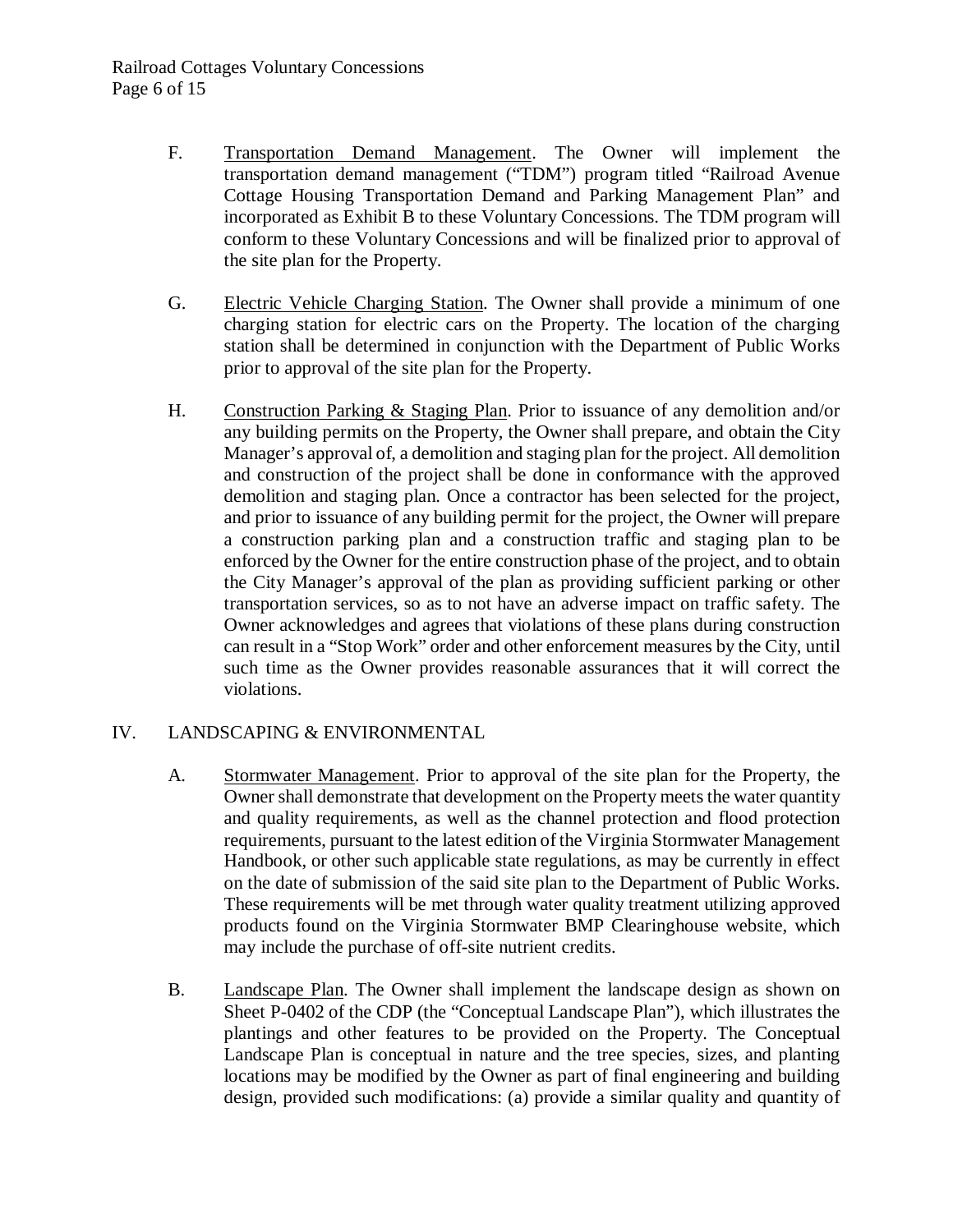landscaping as that shown on the Conceptual Landscape Plan, and (b) otherwise are in conformance with the CDP.

- 1. Native Species. The Owner shall use principally native species or hardy drought tolerant adaptive plants throughout the Property as selected by the Owner from the City's list of approved plants, provided that the Owner reserves the right to modify as part of site plan approval, in consultation with and approval by the Urban Forestry Division ("UFD") of the Department of Public Works, the exact species to be used, such as where some plant materials are not available or have been deemed by UFD to no longer be appropriate. In the event a substitution of native plants is required to enable the Owner to meet LEED (or an equivalent rating system) criteria, as provided in Voluntary Concession IV.E, the City Manager or his designee may approve a substitute plant or procedure to meet the selected rating agency requirements if the substitute plant is hardy and has a similar growth habit to the original plant.
- 2. Plant Installation. Plant materials shall be at least the following sizes at installation:
	- a. Evergreen Trees: Eight to 10 feet in height at planting;
	- b. Canopy/Shade Trees: Minimum 2.5-inch caliper at planting; and
	- c. Shrubs: minimum spread of 14 to 24 inches at planting.
- C. Fencing: The Owner shall install a four-foot high fence along the Property's Railroad Avenue frontages of Cottage Unit 1, Cottage Unit 2, and the Common House, as well as a seven-foot high solid wooden fence with an additional two feet of lattice, per Exhibit C, along the Property's entire western frontage adjacent to RPC #52-102-029 starting 20 feet back from front property line and a four-foot board-on-board wooden fence between 10 to 20 feet back from front property line along western frontage.
- D. Lighting. In an effort to minimize nighttime light pollution from the Property, all on-site outdoor lighting provided on the Property shall be "dark sky"-compliant, utilize full cut-off fixtures, and be downward directed to the interior of the Property, such that neither the lamp itself nor the lamp image is visible outside the perimeter of the Property. The Owner may install bollard lighting on the Property. Nothing contained in this Voluntary Concession IV.D shall preclude the up-lighting, accent lighting, or backlighting of signage, entrance features, and related landscaping throughout the Property as permitted by applicable regulations of the Code.
- E. EarthCraft Certification. Prior to approval of the site plan for the Property, the Owner will provide documentation to the City Manager certifying that the project has been designed in accordance with the EarthCraft House program certifying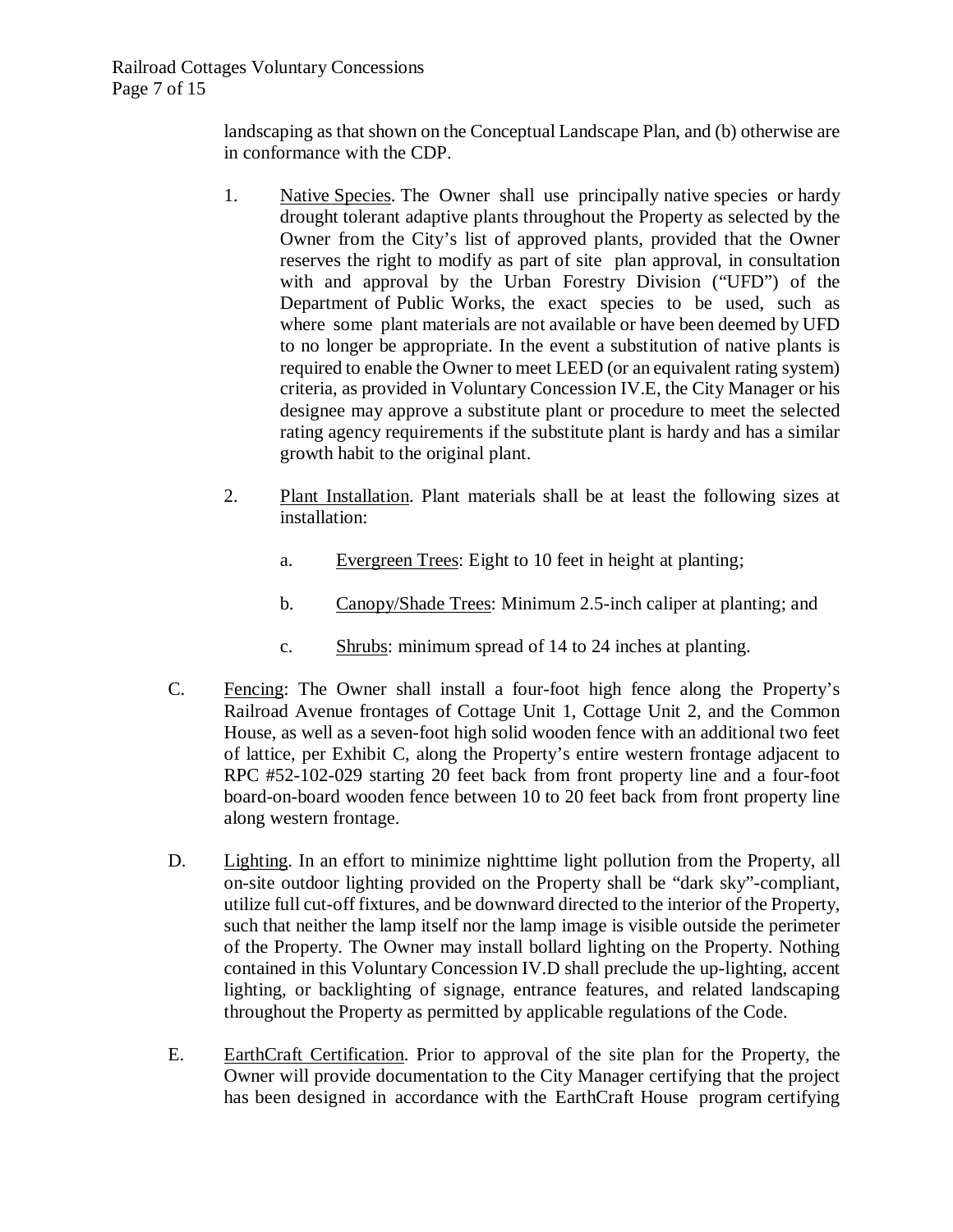that green building elements have been incorporated into the project and would be sufficient to achieve Earthcraft Gold certification.

- 1. Green Building Escrow. Prior to the issuance of the first residential certificate of occupancy for the Cottages, the Owner will provide the City with a \$50,000.00 letter of credit which includes terms approved in advance by the City Manager sufficient to assure the City that the Owner will satisfy its obligations to achieve EarthCraft Gold certification. Such letter of credit will be returned to the Owner if the intended EarthCraft Gold certification is achieved within two years after the date of issuance of the first residential certificate of occupancy for the Cottages. If the project does not achieve the intended EarthCraft Gold certification within two years after the date of issuance of the first residential certificate of occupancy, the City will redeem the letter of credit, with such funds being used for environmental improvements in the City.
- 2. Equivalent Rating System. Where the Owner has provided evidence sufficient for the City Manager to find that an alternative green building program that is administered by an independent third party, other than the EarthCraft program, will ensure that equivalent environmental and energy efficiency will be achieved in the project, the City Manager may approve the use of such alternative program, subject to such conditions as may be reasonably necessary to ensure that the alternative program will achieve the goals of this Voluntary Concession IV.E.
- F. Energy Conservation. The Owner will employ a variety of sustainability techniques across the Property including, but not limited to geothermal heating, ventilation, and air conditioning units, two-by-six exterior walls with a R-21 insulation, R-50 roof insulation, low thermal emissivity windows, Energy Star appliances, and programmable thermostats. The roof of the Carport shall incorporate photovoltaic arrays (solar panels) to capture energy for the purpose of either providing solar energy to the grid and/or for purposes exclusive to the project.
- G. Off-Site Stormwater Improvements. As generally depicted on Sheet P-0401 of the CDP, the Owner shall install a stormwater conveyance system to carry stormwater runoff from Railroad Avenue and transport it across RPC #52-102-028, 52-102- 029, and 52-102-019 (the "Adjacent Parcels") and the Property to an existing storm sewer pipe located on RPC #52-102-019. Such improvements shall be at no cost to the City or the owners of the Adjacent Parcels, and shall generally include the installation of two new storm inlets, the replacement of an existing storm inlet, and the installation of an underground storm pipe with a minimum diameter of 12 inches. Final inlet and pipe design for placement and sizes shall be determined at site plan in coordination with the City and owners of the Adjacent Parcels. This Voluntary Concession IV.G shall be specifically contingent upon the Owner's ability to acquire all necessary off-site easements, licenses, and/or permissions from the owners of the Adjacent Parcels. In the event, despite the Owner's good faith efforts, the Owner is unable to obtain such permissions from the owners of the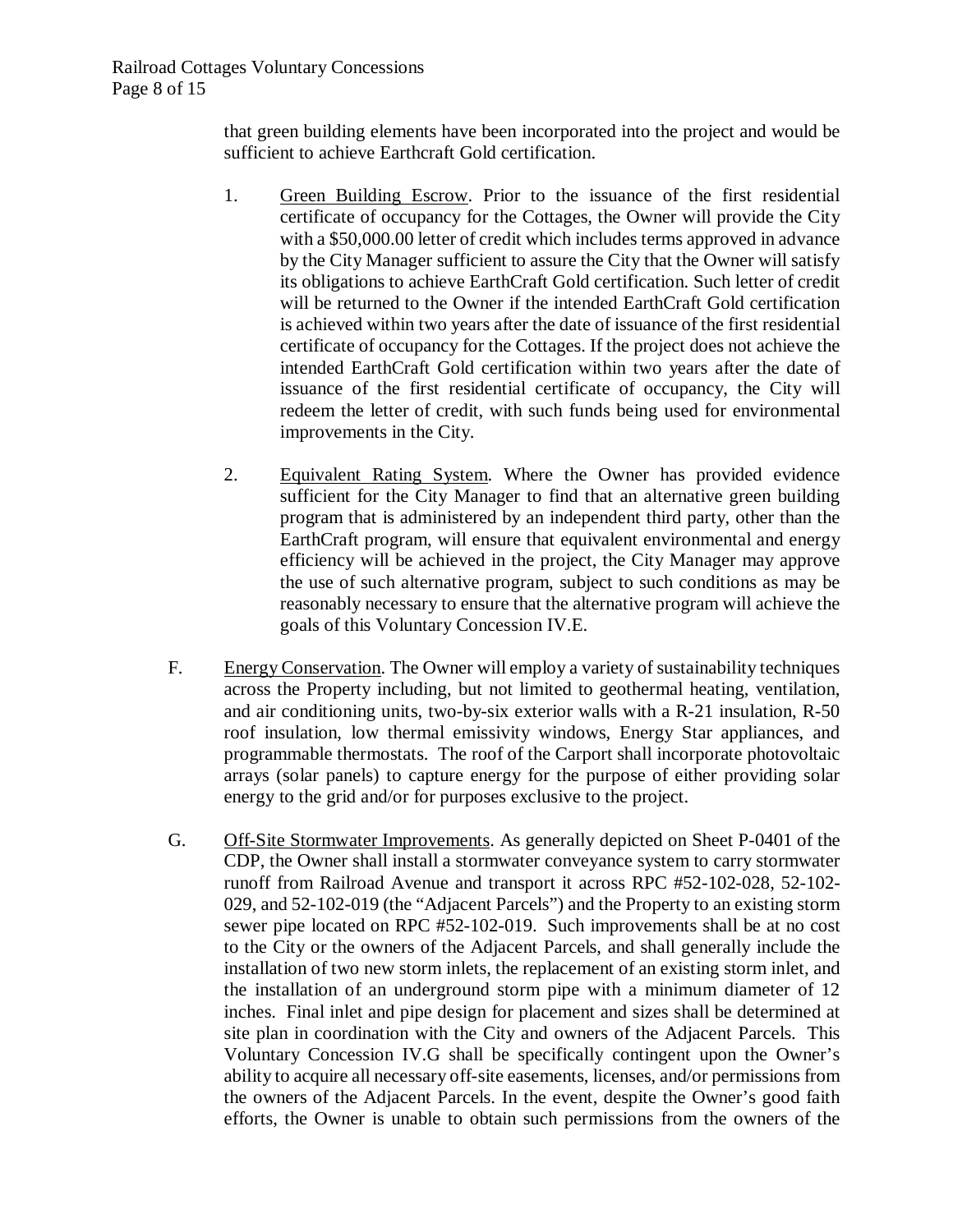Adjacent Parcels within 90 days following approval of this Special Exception, then the obligation contained in this Voluntary Concession IV.G shall be deemed null and void.

### V. AFFORDABLE HOUSING FUND CONTRIBUTION

Prior to issuance of the first residential certificate of occupancy of the Cottages, the Owner shall make a one-time contribution to the City's Affordable Housing Fund in the amount of \$10,000.00. Said contribution shall be used solely for the maintenance of existing affordable housing and to develop additional affordable housing opportunities in the City.

### VI. PARK AUTHORITY COORDINATION

- A. Western Gateway Off-Site Improvement. Subject to City and NVRPA approval, the Owner shall install improvements to, and in the vicinity of, the existing maintenance shed and covered rest area located W&OD Trail on NVRPA Property. Said improvements may include installation of bicycle racks, landscaping, public art, benches, "City of Falls Church" gateway signage, and façade/architectural enhancements to the existing maintenance shed and covered rest area. The Owner shall work with NVRPA to determine the precise locations for, and extent of, said improvements, which shall be determined prior to approval of the site plan for the Property. In the event the aforementioned improvements are not authorized by NVRPA, the Owner shall make a one-time contribution to the City in the amount of \$10,000.00 to be used at the City's discretion for park or streetscape enhancements. This contribution will be made prior to the issuance of the sixth  $(6<sup>th</sup>)$  occupancy permit by the City.
- B. NVRPA Cooperation. Prior to final site plan approval for the Property, the Owner will work with NVRPA to address concerns related to the clearing and grading on the Property, as well as stormwater management, the health of any trees located on NVRPA property that have roots on the Property, access between the Property and the W&OD Trail, and the relocation or replacement of any trees and shrubs on NVRPA property which may be damaged or removed by construction of the Railroad Avenue improvements pursuant to Voluntary Concession III.B. The Owner shall apply for and receive all necessary right-of-entry permit(s) from the NVRPA, as well as temporary and permanent construction, stormwater, and maintenance agreements, as necessary, for all work conducted on the NVRPA property.

### VII. MISCELLANEOUS

- A. Non-Transferability. The Owner acknowledges that the Application, as granted, runs with the land and is not transferable to other land.
- B. Period of Validity. The Owner acknowledges that this Special Exception will automatically expire without notice, 36 months after the date of approval unless the use has been established or an above-grade building permit has been issued and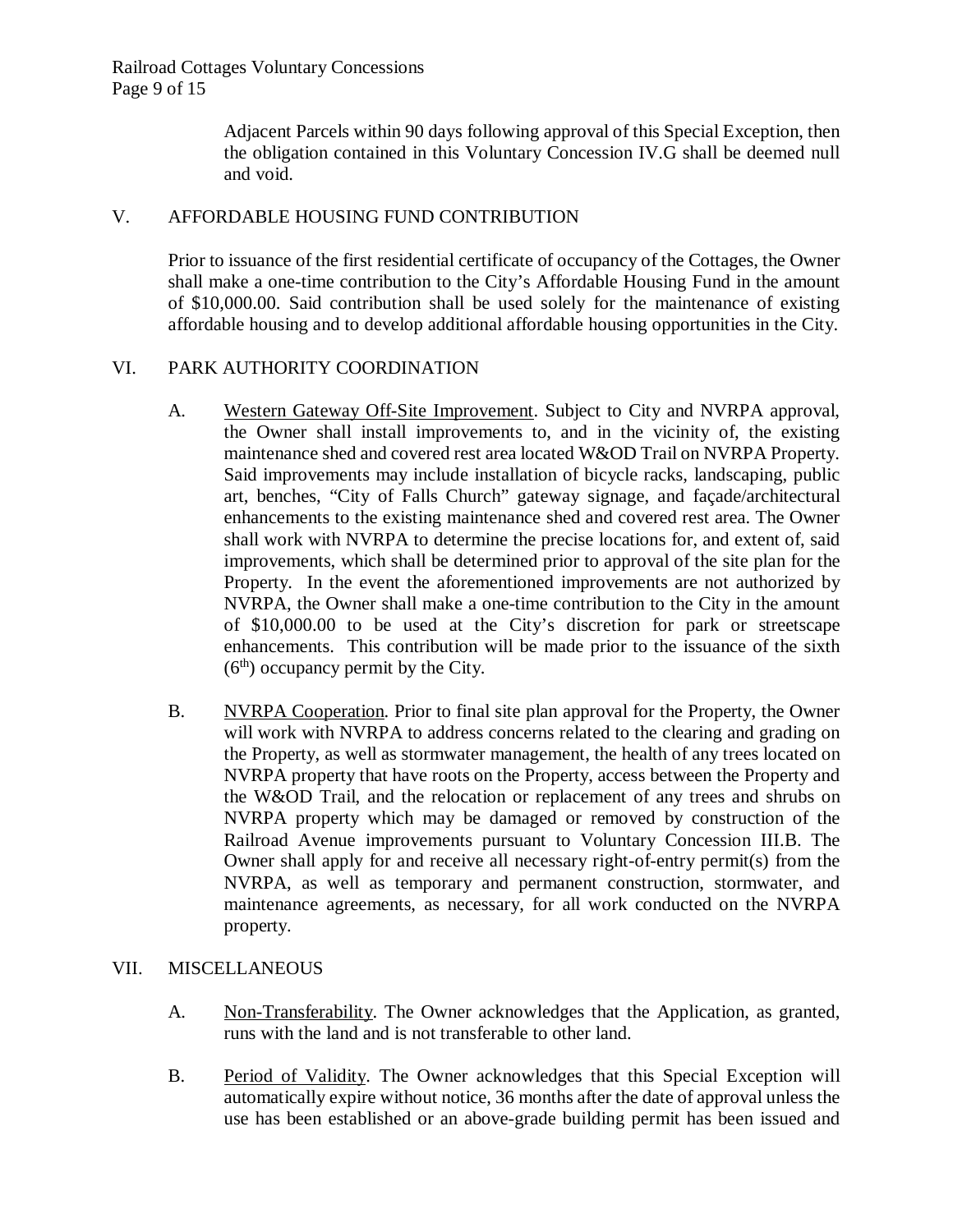construction has commenced and been diligently pursued, in accordance with § 48- 90 (d) (6) of the Code.

- C. Successors and Assigns. These Voluntary Concessions will bind and inure to the benefit of the Owner and its successors and assigns. Each reference to "Owner" in these Voluntary Concessionsshall include within its meaning, and shall be binding upon, the Owner's successor(s) in interest and/or developer(s) of the site or any portion of the site.
- D. Disclosure. The Owner shall provide a copy of these Voluntary Concessions to any future owner, heir, successor, and assign prior to transferring any interest in any part of the Property to such person, firm, corporation, or other entity.
- E. Access for Commissioner of Revenue. The Owner agrees that the City's Commissioner of Revenue and/or his/her designated staff shall have access to the parking areas on the Property at all times for inspection of personal property tax vehicle window stickers.
- F. Counterparts. These Voluntary Concessions may be executed in one or more counterparts, each of which when so executed and delivered shall be deemed an original document and all of which taken together shall constitute but one in the same instrument.
- G. Timing. Notwithstanding the foregoing, upon demonstration that, despite diligent efforts or due to factors beyond the Owner's control, Voluntary Concession commitments have been delayed beyond the timeframes specified herein, the Director of Planning may agree to a later date for completion of such commitments if the Planning Director finds: (1) the Owner is diligently pursuing the commitments; (2) the commitments will be completed in reasonable amount of time; and (3) the City has been provided reasonable assurances that the commitments will be completed by the later date.
- H. Terms & Conditions Incorporated In Resolution. The Owner voluntarily submits the foregoing Voluntary Concessions to the City Council to be incorporated by reference with the resolution approving the Application.

[ SIGNATURE APPEARS ON FOLLOWING PAGE ]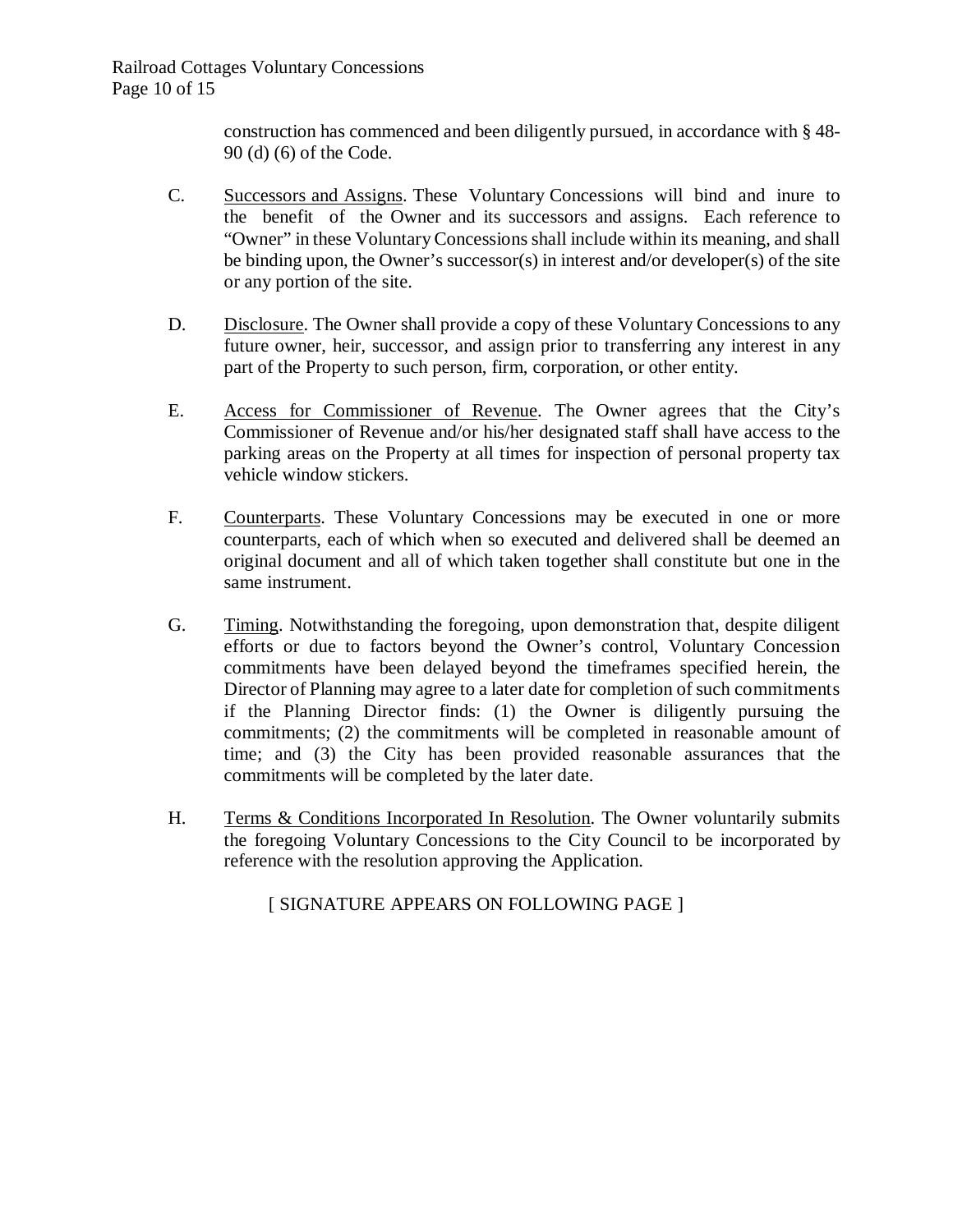Railroad Cottages Voluntary Concessions Page 11 of 15

### TITLE OWNER OF RPC ##52-102-030, 031, and 032

RAILROAD, LLC  $By:$ Name: Robert A. Young<br>Title: Managing Member

[ SIGNATURES END ]

 $\ddot{\phantom{1}}$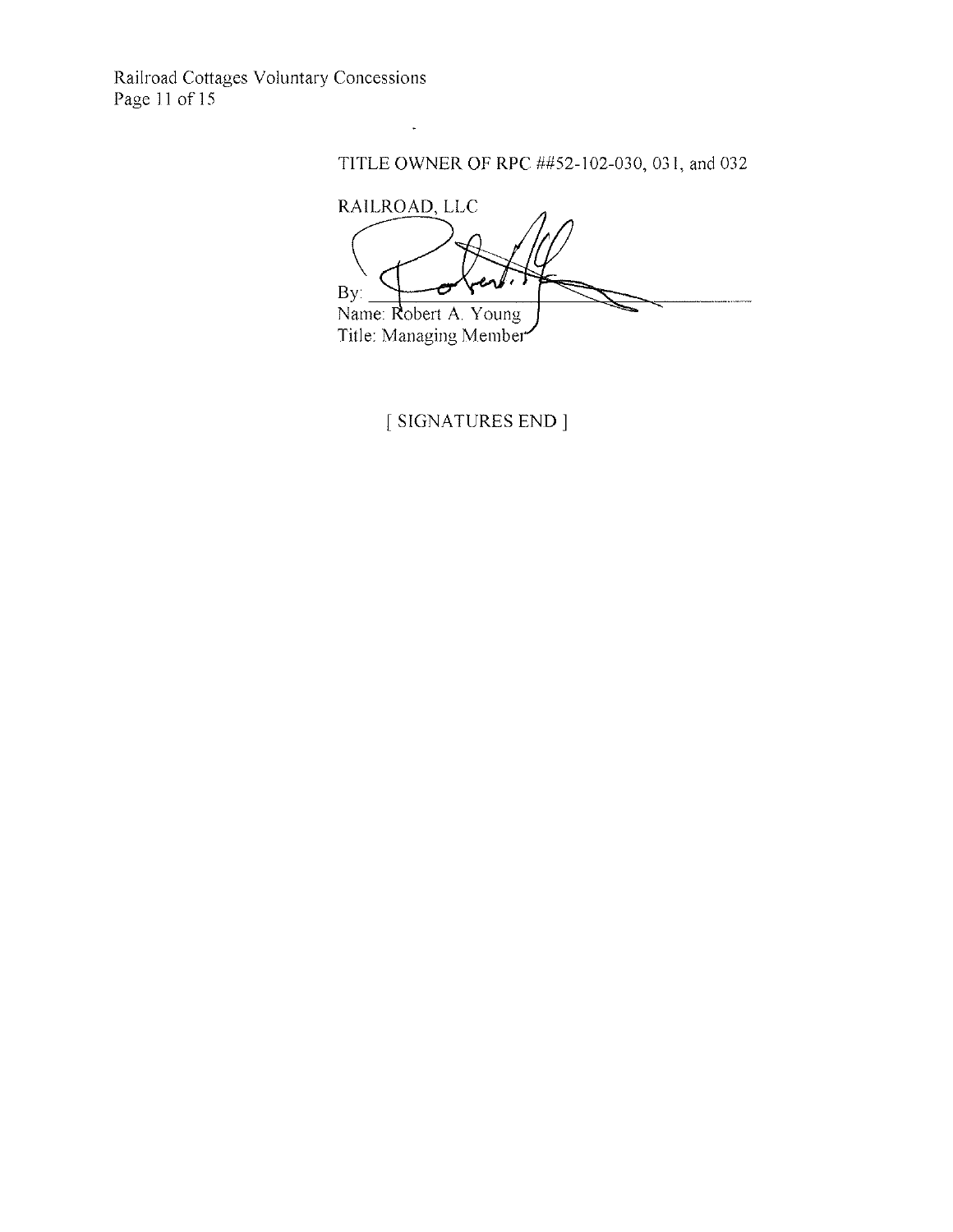Railroad Cottages Voluntary Concessions Page 12 of 15

# **EXHIBIT A**

### **Design Guidelines**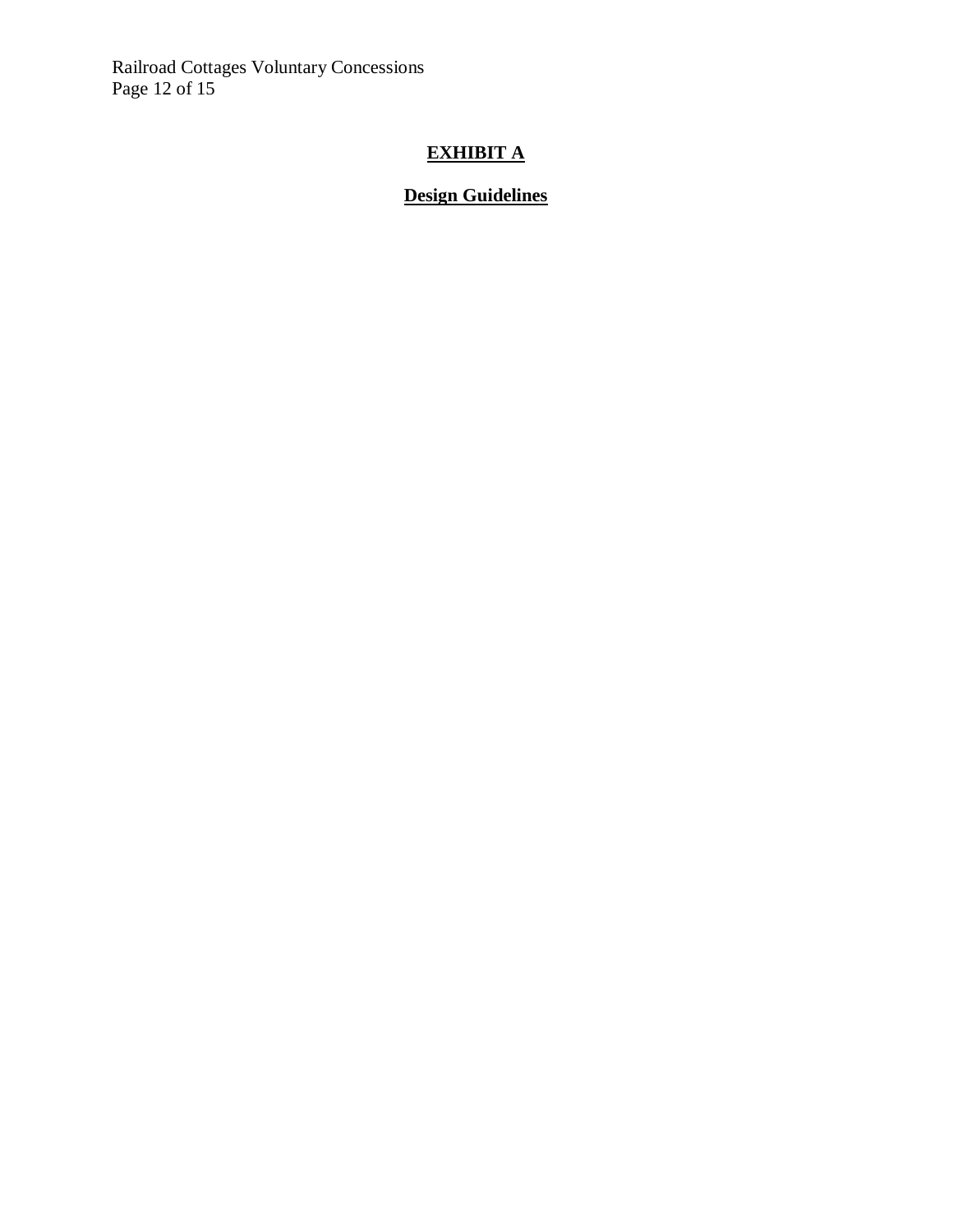# RAILROAD COTTAGES

# **OWNER OPTIONS / DESIGN GUIDELINES**

 $\infty$ 

F-Architectural General Guideline **Composite Architectural Grade Shingles** option prefinished metal roofing at lower roofs Cementitious Siding (HardiePlank or equal) R-50 Roof Insulation R-21 Wall Insulation

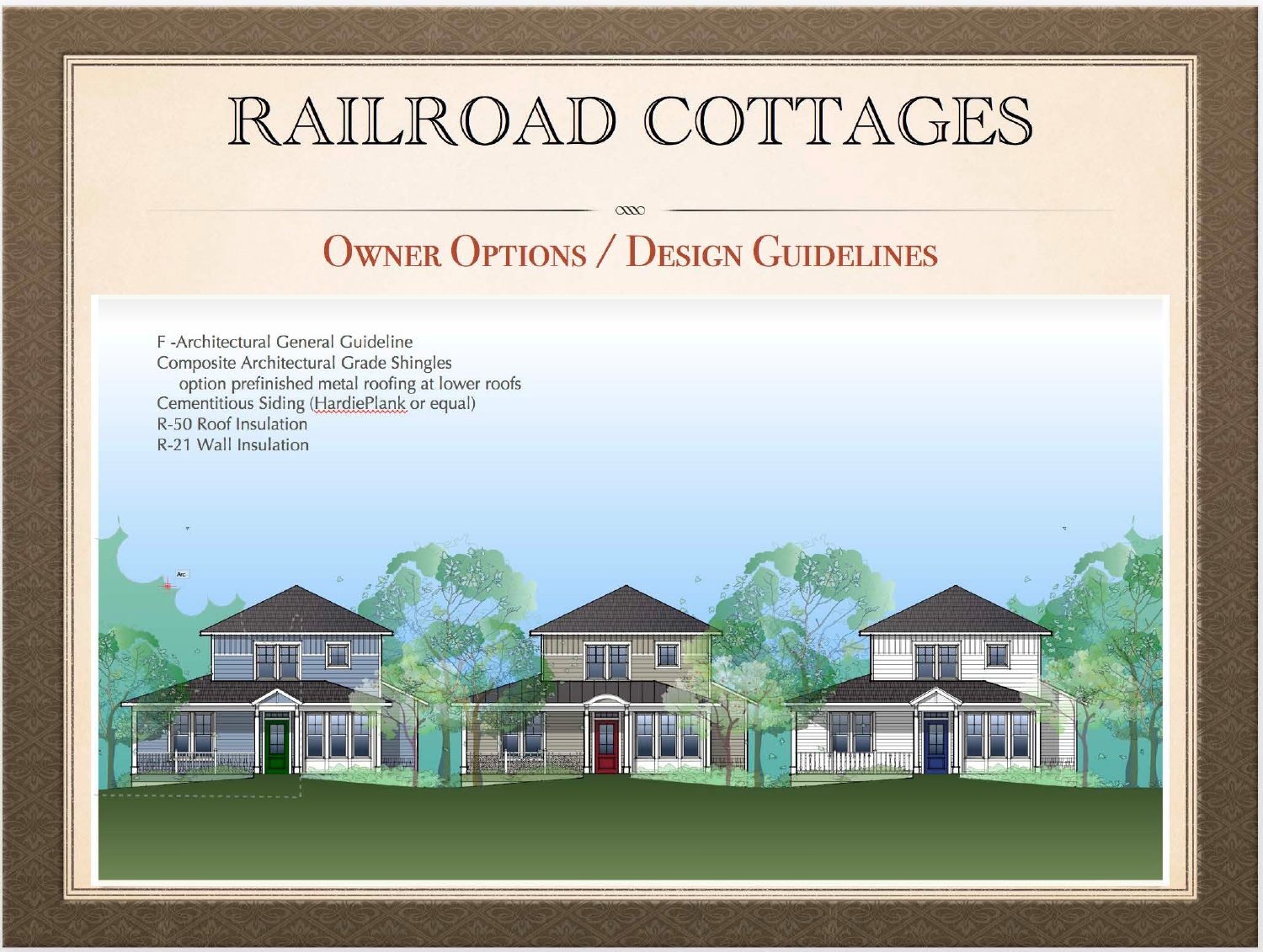# RAILROAD COTTAGES

**OWNER OPTIONS / DESIGN GUIDELINES** 

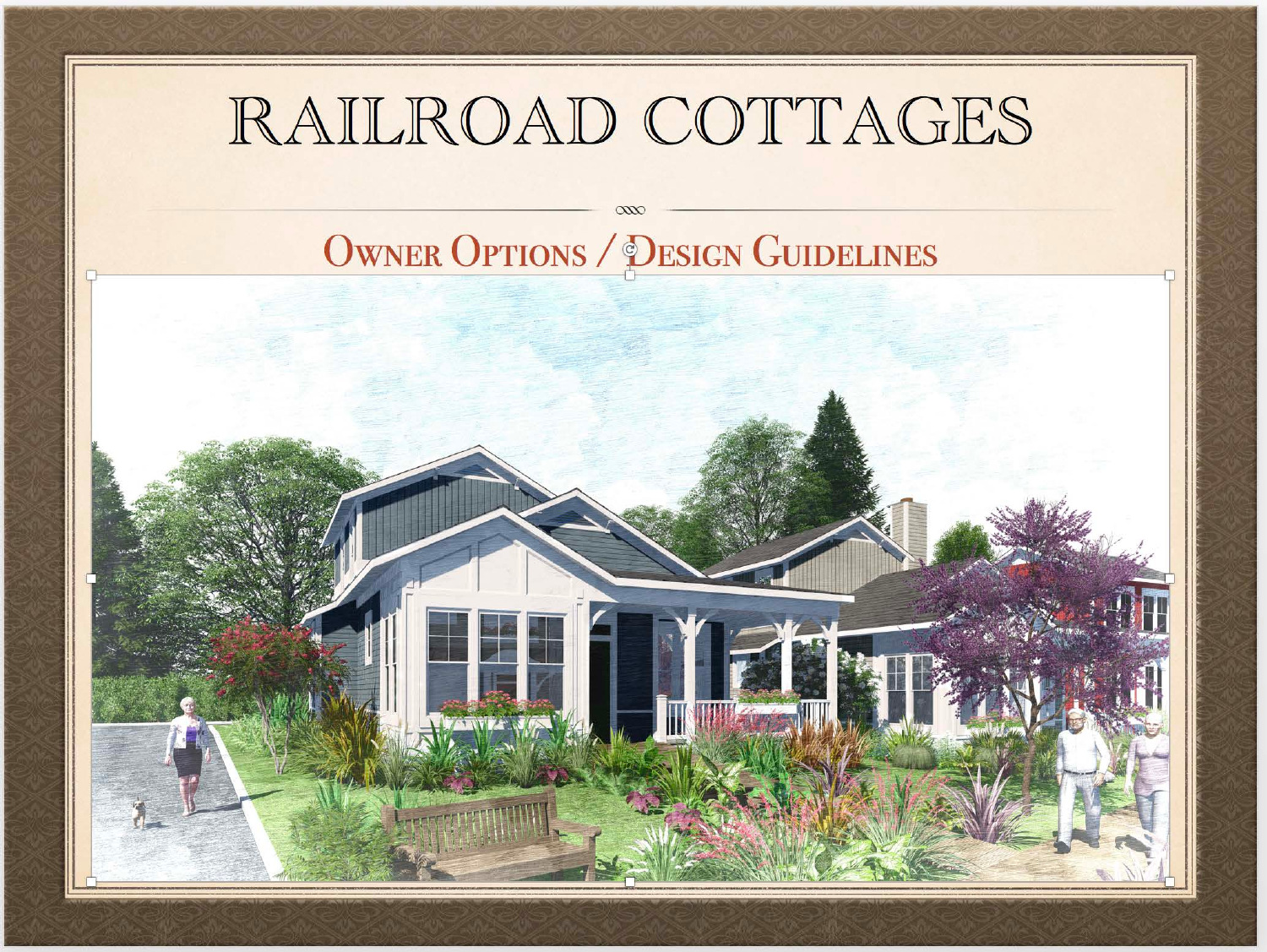### **EXHIBIT B**

### **Transportation Demand Management Program**

#### Purpose

The City's Comprehensive Plan establishes a vision of providing a transportation network that offers choices in travel modes. The Plan also includes a strategy of meeting increased travel demand within, form, and through the City via non-automobile modes. To that end, the City expects redevelopment activity to use Transportation Demand Management (TDM) and Parking Management Techniques that provide a range of transportation options and reduce the reliance on automobiles.

### Goals

This combined TDM and Parking Management Plan is designed to achieve the following goals:

- 1. Provide travel options that allow residents to "age in place", which means "the ability to live in one's own home and community safely, independently, and comfortable, regardless of age, income, or ability level"
- 2. Demonstrate that the number of parking spaces provide is consistent with City code and accommodates travel demand

### Plan Flexibility

This combined TDM and Parking Management Plan recognizes that travel behavior may change over time. For that reason, this combined plan uses a strategy of adaptive management – monitoring performance and updating the strategies applied as necessary to achieve the stated goals. The success of this TDM and Parking Management Plan will be reviewed periodically and updated as needed to deliver on the goals listed above.

#### Plan

The table below summarizes the plan elements. The specific elements are described in more detail below the table. The table is broken into four categories:

- 1. Site Design, Infrastructure, and Options. These options will be provided when the project is opened for operation.
- 2. Promotion, Education, and Incentives. These options will be provided while the project is in operation.
- 3. Monitoring and Enforcement. These techniques will be used to measure performance of the implemented strategies, ensure compliance, and assess whether the strategies applied are meeting the goals of the plan.
- 4. Adaptive Management. These additional techniques will be used is the implemented strategies are not sufficient to meet the goals of the plan. Note that this list is not exhaustive. Other strategies as needed will be used to be the performance goals.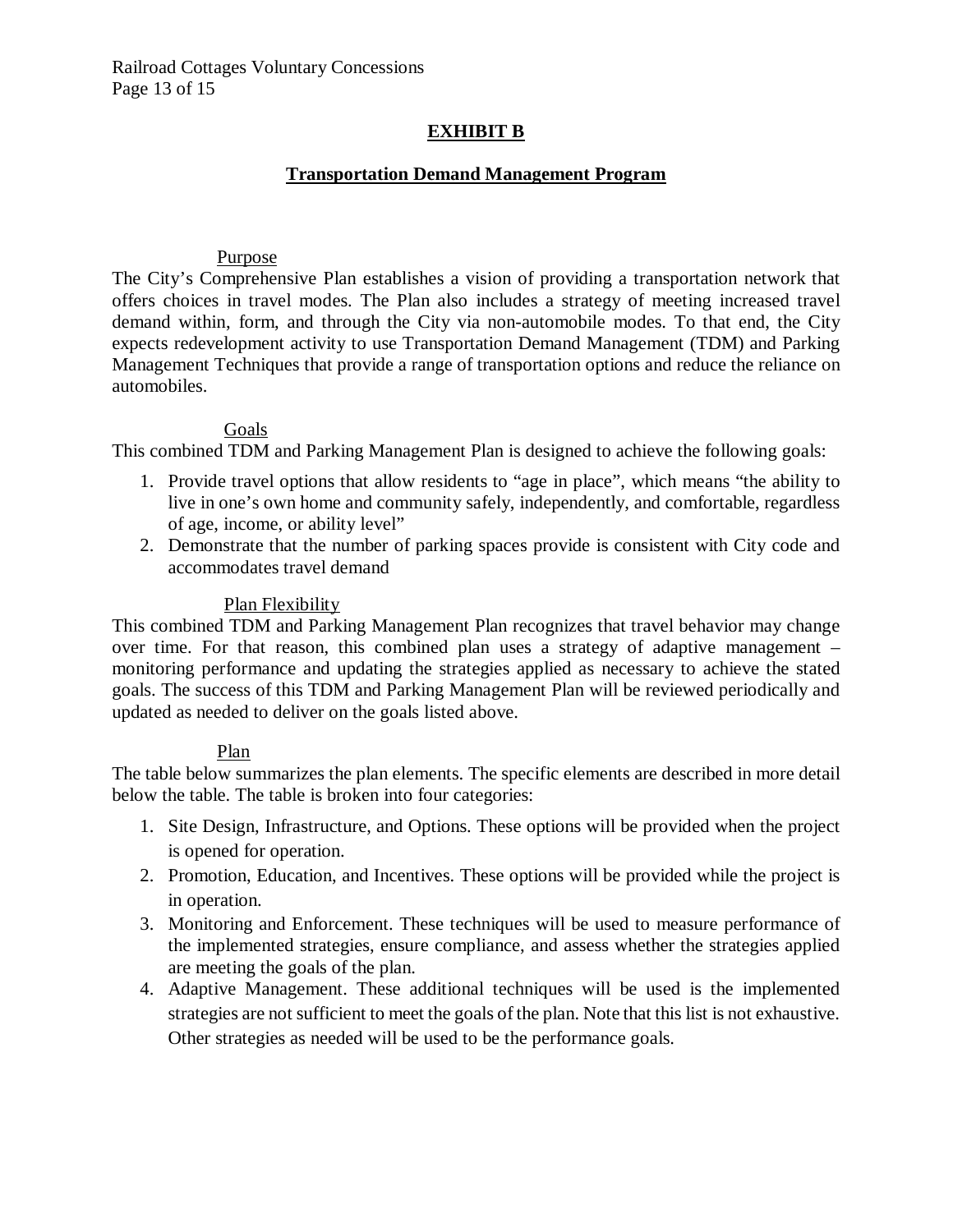| Site Design,<br>Infrastructure,<br>and Options | Bike cage provided<br>$\bullet$<br>Shared bicycles provided<br>$\bullet$                                                                                                                                                                                                                                                                                                                |
|------------------------------------------------|-----------------------------------------------------------------------------------------------------------------------------------------------------------------------------------------------------------------------------------------------------------------------------------------------------------------------------------------------------------------------------------------|
| Promotion,<br>Education,<br>and Incentives     | • Information kiosk in the community house with information on transit<br>options, bike routes, and walking routes; as well as contact<br>information for Commuter Connections<br>Information regarding local resources on community website<br>$\bullet$<br>Parking spaces will not be sold with individual units. Parking hang<br>$\bullet$<br>tags will be issued by the condo board |
| Monitoring<br>and<br>Enforcement               | TDM Coordinator duties assigned to the association vice-president<br>$\bullet$<br>Annual survey to assess transportation<br>$\bullet$<br>Periodic check-in (3-4 years) with the City for updates on options and<br>$\bullet$<br>information                                                                                                                                             |

### **Table 1: TDM and Parking Management Plan Elements**

### Cart provided for loading/unloading

A cart will be provided so that owners have a convenient way to transport items (groceries, suitcases, etc.) from cars to cottages.

### Shared bicycles and bike cage provided

A secure bike cage holding four (4) shared bicycles will be provided when units are occupied to encourage their use as an alternative to automobiles.

> Information kiosk in the community house with information on transit options, bike routes, and walking routes; as well as contact information for Commuter **Connections**

In addition to such information available in the common house, the same materials plus possible links to relevant resources will be available on the community's website.

> Parking spaces will not be sold with individual units. Parking hang tags will be issued by the condo board and monitored by all residents.

TDM Coordinator duties assigned to the association vice president, as follows:

- Maintain cart, bicycles
- Maintain the information kiosk and website updates regarding transportation
- Be available to discuss local travel options with residents
- Monitor the usage of the plan and enforce rules where necessary